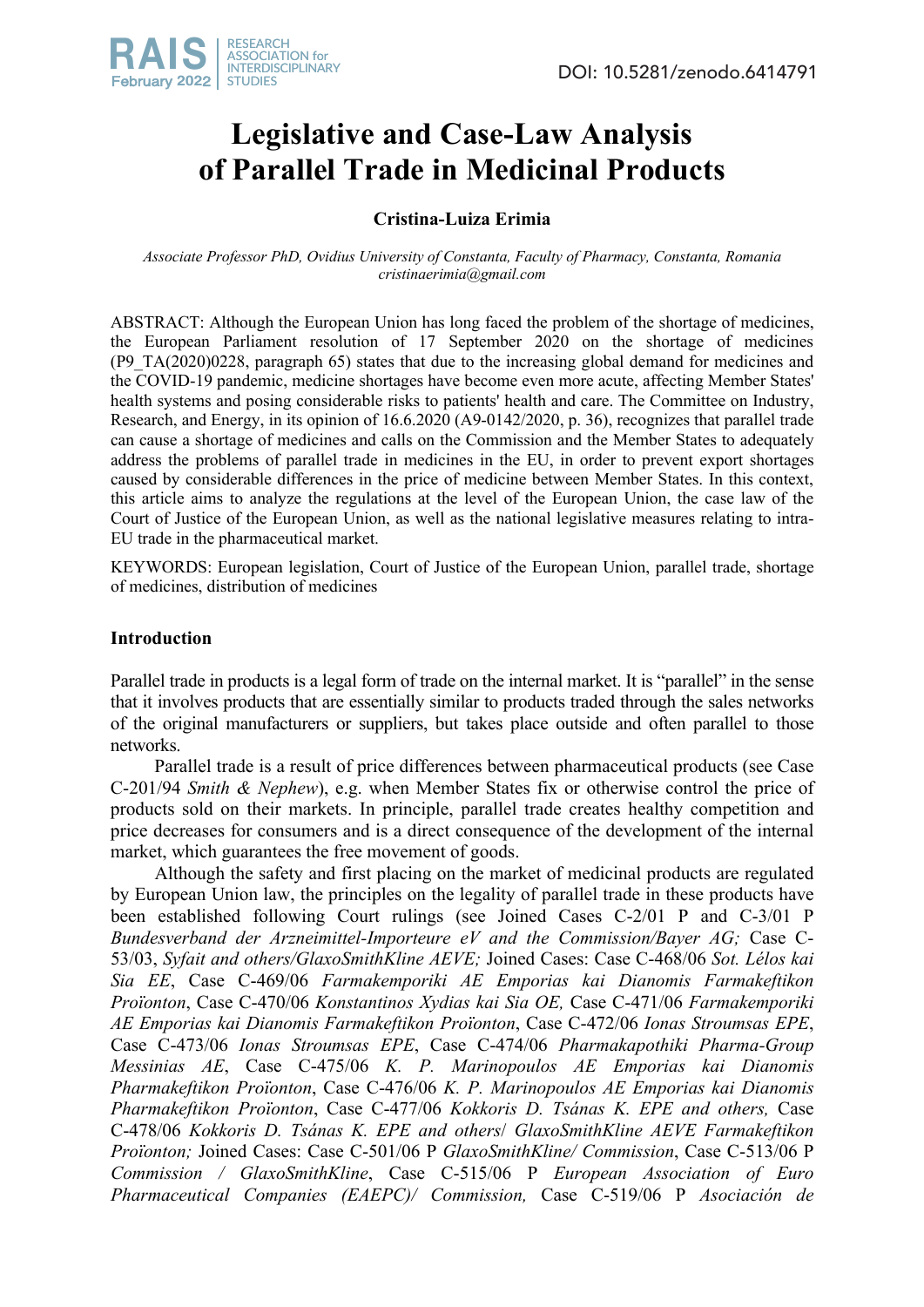*exportadores españoles de productos farmacéuticos (Aseprofar)/ Commission* ) under the provisions of the TFEU on the free movement of goods (Article 34).

In relation to medicinal products, where the information necessary for the protection of public health is already available to the competent authorities of the Member States of destination, following the first placing on the market of a product in that Member State, a parallel imported product is subject to a licence granted on the basis of a proportionally "simplified" procedure (different from a marketing authorization procedure), if the imported product has been granted a marketing authorization in the Member State of origin and if the imported product is essentially similar to a product which has already been granted a marketing authorization in the Member State of destination.

#### **Theory**

To ensure a balance between the rights of parallel traders and the need to support public interest objectives such as public health, the Commission introduced guidelines on parallel imports of patented medicines already authorized for marketing (COM (2003) 839 final).

In addition, a distinction must be made between parallel trade and re-import. For example, in the case of pharmaceuticals, re-importation refers to transactions whereby medicinal products are imported into a Member State where they are authorized, after having been previously obtained by a pharmacy in another Member State, from a wholesaler from the Member State of importation (Marin and Buzescu 2020, 728-737).

In that regard, the Court has held that a product manufactured in one Member State which is exported and then re-imported into that Member State constitutes an imported product in the same way as a product manufactured in another Member State (see: Case C-322/01 *Deutscher Apothekerwerband*, paragraph 127; Case 229/83 *Leclerc and others*, paragraph 26; Case C-240/95 *Schmit*, paragraph 10). The Court pointed out, however, that those conclusions do not apply if it is found that the products in question were exported solely for the purpose of re-importation with a view to evading legislation such as that in question (see Case C-322/01 *Deutscher Apothekerwerband*, paragraph 129).

### **Results and discussions**

Parallel imports or intra-Community trade as this sector of the pharmaceutical market is also called, is based on the free movement of goods, in accordance with Articles 28 and 30 TFEU on the 'doctrine of regional exhaustion'.

At European level, the parallel distribution of medicines is managed centrally by the European Medicines Agency (EMA). According to Article 77 of Directive 2001/83/EC, for a distributor to become a parallel import authorisation holder, it must hold a valid authorisation for the wholesale distribution of medicinal products.

If the parallel importer intends to make changes in labeling, outer packaging, etc., they must have a manufacturing authorization in addition to the distribution authorization. The parallel importer must comply with the good practice rules in distribution and, where applicable, with the good practice rules in manufacturing. The parallel importer is personally liable for legal issues related to the brand of the parallel imported medicine.

At the national level, parallel importation is the operation whereby a medicine for which the Romanian National Agency has issued a marketing authorization for Medicines and Medical Devices (Agenția Natională a Medicamentului și a Dispozitivelor Medicale - ANMDMR) is introduced into Romania through distribution channels other than those agreed by the holder of the marketing authorization for that medicine. The national authority manages the parallel import of nationally authorized medicines through a "purely national" procedure or mutual recognition or decentralized procedures.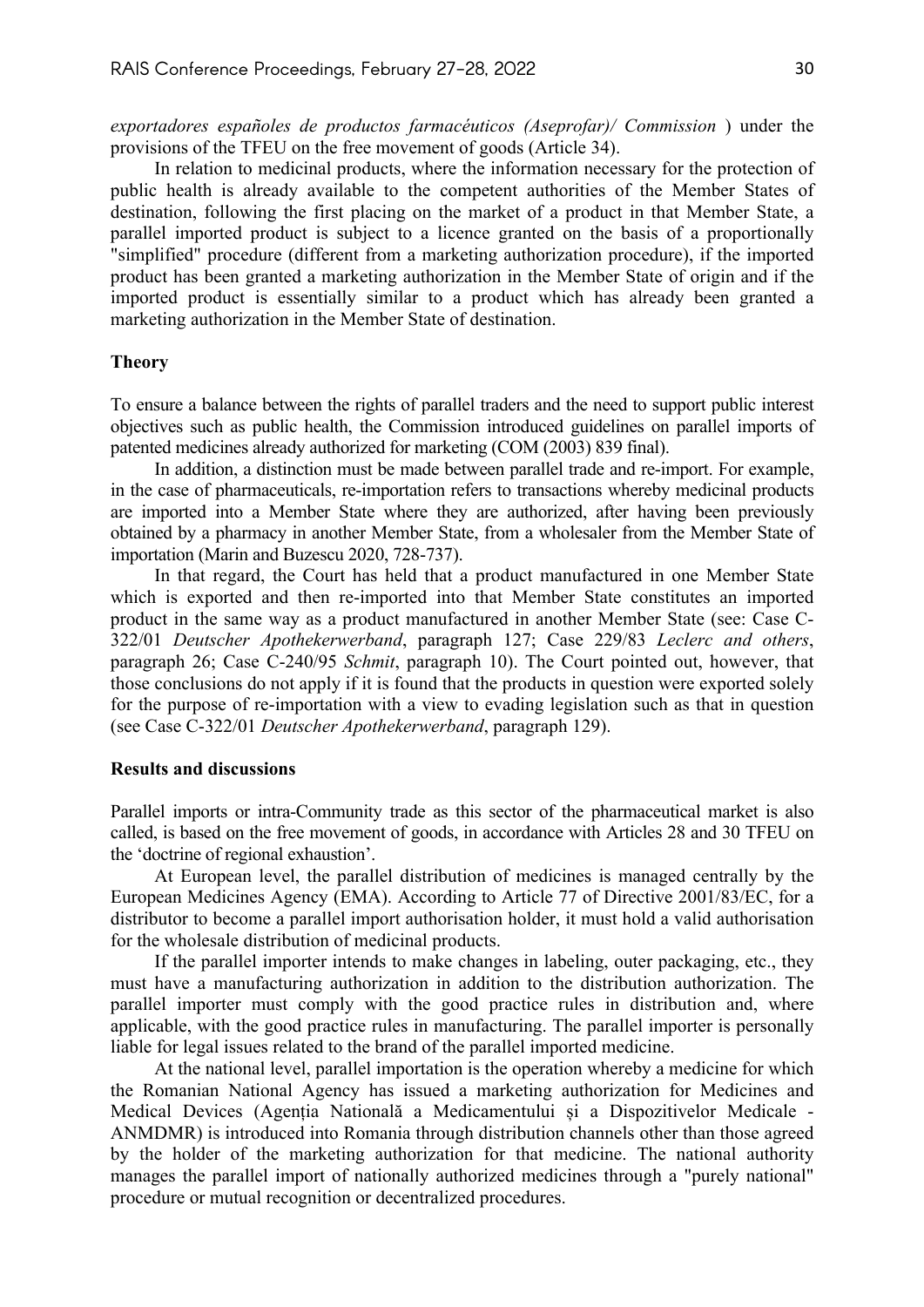Order no. 1.962/2008 lays down certain conditions that a medicinal product must meet to be brought from another EU Member State to Romania through parallel import.

According to the Court's case-law (Judgment of the Court of October 8 2020, Case C-602/19 *Kohlpharma GmbH v Bundesrepublik Deutschland*), in order for a parallel import authorization to be issued, the applicant must submit data or arguments which make it at least plausible that the efficacy and safety of the directly distributed originator medicinal product are also applicable to the parallel imported medicinal product. In general, the efficacy and safety of the originator medicinal product are presumed to be applicable to the parallel imported medicinal product when the holder of the marketing authorization for the parallel imported medicinal product in the exporting country is the same, belongs to the same group of companies as the marketing authorization holder for the originator medicinal product distributed directly in Romania or there is a licensing agreement or other similar legal situation between the two holders.

The documentation submitted in order to obtain the Parallel Import Authorisation (PIDA) contains the same five Annexes that form the basis for obtaining the marketing authorization for any medicinal product registered in Romania.

In addition to these documents, the holder of the PIDA is obliged to notify both the marketing authorisation holder of the directly distributed originar medicinal product and the brand holder of the intention to place a medicinal product on the Romanian market through a parallel import mechanism.

Most of the time, the notifications bring about certain responses and comments from these entities. This is because the medicines subject to a parallel import authorization are medicines whose price in the source country is lower than the price of the original medicine.

The holder of the PIDA is obliged to monitor adverse effects and to report to the competent authority any adverse effect or deficiency of a medicinal product subject to a parallel import authorization. The parallel import authorization holder is also obliged to notify any other changes to the parallel medicinal product, such as changes to the qualitative or quantitative components, changes to the primary packaging or even changes to the design of the pharmaceutical shape.

The decision to grant authorization is taken by the ANMDMR based on as much information as possible, including by requesting additional information from the competent authorities of the exporting country (Botină, Marin, 57-66).

The parallel imported medicinal product may have a different name from that of the medicinal product authorized in Romania or in the country of export, subject to compliance with the legislation in force concerning the name of medicinal products. Both over-the-counter and prescription-only medicines can be subject to a parallel import authorization. In the case of intra-EU trade in OTCs, because prices are not so highly regulated, it is easy to market them as long as their prices are lower than those of OTCs distributed through the traditional distribution channel.

In the case of prescription medicines, and especially those in the National Catalogue of Prices of Prescription Medicinal Products for Human Use (Catalogul național al prețurilor la medicamentele de uz uman eliberate cu prescripție medicală – CANAMED), the procedure for obtaining the price at which they are to be placed on the market can make it difficult for health professionals and patients to access these medicines. Also, since the entry into force of Directive 2011/62/EU transposed into national legislation by Law no. 95/2006, which states that the marketing of prescriptiononly medicinal products will, with very few exceptions, only take place if they bear the new safety features, the holders of PIDAs are considered producers and are thus obliged to comply with the new regulations. This makes the repackaging process more difficult and leads to a significant increase in the cost of marketing the medicinal product.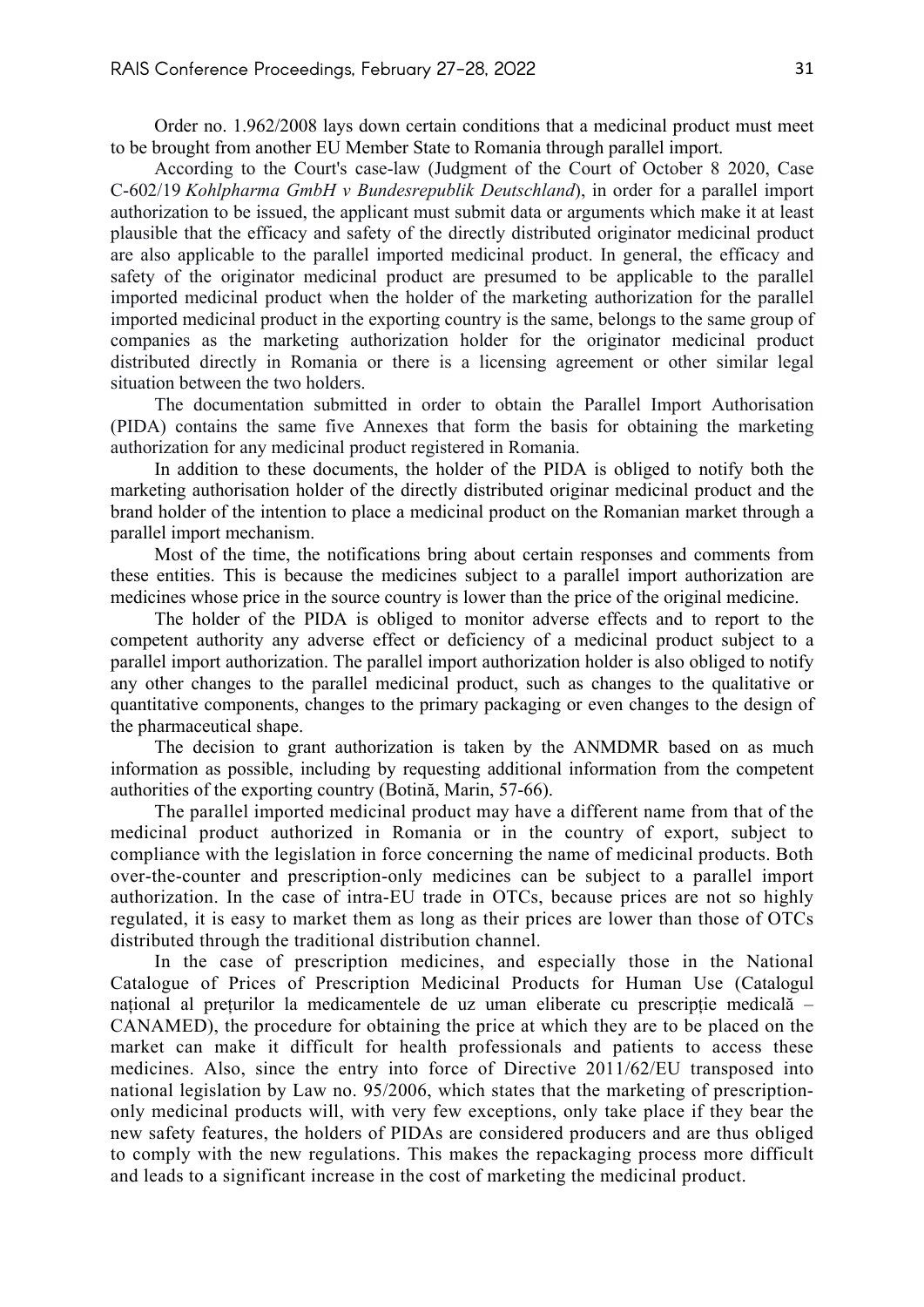To comply, when a parallel distributor imports RXs from another EU country, it must first remove the unique identifiers and decommission those batches from the database of the country of origin. These are then repackaged with new unique identifiers applied and recommended in the European Medicines Verification System.

## **Conclusions**

In view of the benefit to the health budget, some EU countries have introduced provisions in national legislation to encourage and support parallel imports. In countries such as Denmark, parallel imported medicines account for 30% of the total sales of medicines, and in Germany at least 5% of the sales volume at pharmacy level is required by national law to be of parallel imported medicines.

The benefits of parallel imports for the state budget are that can be brought into Romania authorized medicines which are cheaper and can be supplied at a price below those already available. Parallel importation can also be a price control strategy as it gives suppliers and distributors a strong bargaining power with producers to reduce prices.

One of the most important advantages of parallel importation is the continuity of access to medicines withdrawn for commercial or production reasons or discontinued on the domestic market. Through the parallel import procedure, authorized medicines that are missing from the market can be brought onto the market, thus giving patients access to medicines that are so essential in the treatment of certain conditions.

Although at the national level, parallel import legislation is not entirely complete, the benefits for both patients and the national budget could lead to legislative changes that could solve the current crisis of medicinal products, as an alternative that could compensate for shortages in the traditional distribution channel.

In response to the emerging problem of shortages of medicines on the internal market, the European Parliament called on the Commission to assess the impact of parallel trade on the shortage of medicines in Member States and to adequately address the problems by taking the necessary measures to ensure that medicines reach all patients in the EU in a timely manner. As parallel trade sometimes covers up to 80 or 90% of the demand in some Member States, which weakens the supply chain, the European Parliament believes that parallel trade causes a discrepancy between the volume introduced by manufacturers on a given market, the volume of exports and imports and the real needs of patients on that market, which can lead to shortages.

#### **References**

- Botină, Mădălina and Marin Marilena. 2021. "Application of Legal Instruments of Protection in the Field of Personal Data–Human Rights between Challenges and Limits." DOI: 10.5281/zenodo.4542200, *ConScienS Conference Proceedings,* January 17-18, 2021, pp. 57-66.
- Case C-201/94 *Smith & Nephew*, Rec. 1996, p. I-5819.
- Case C-53/03, *Syfait and others /GlaxoSmithKline AEVE*, Rec. 2005, I-04609.
- Case C-322/01 *Deutscher Apothekerwerband*, Rec. 2003, p. I-14887, paragraph 127.
- Case 229/83 *Leclerc and others*, Rec. 1985, p. 1, paragraph 26.
- Case C-240/95 *Schmit*, Rec. 1996, p. I-3179, paragraph 10.
- Case C-322/01 *Deutscher Apothekerwerband*, Rec. 2003, p. I-14887, paragraph 129.
- Commission of the European Communities, *Commission Communication on parallel imports of proprietary medicinal products for which marketing authorisations have already been granted,* Bruxelles, 30.12.2003, COM (2003) 839 final.
- Directive 2001/83/EC of the European Parliament and of the Council of 6 November 2001 on the Community code relating to medicinal products for human, published in the Official Journal of the European Union L 311 of 28.11.2001. The consolidated version was published in the Official Journal of the European Union L 87 of 31.3.2009.